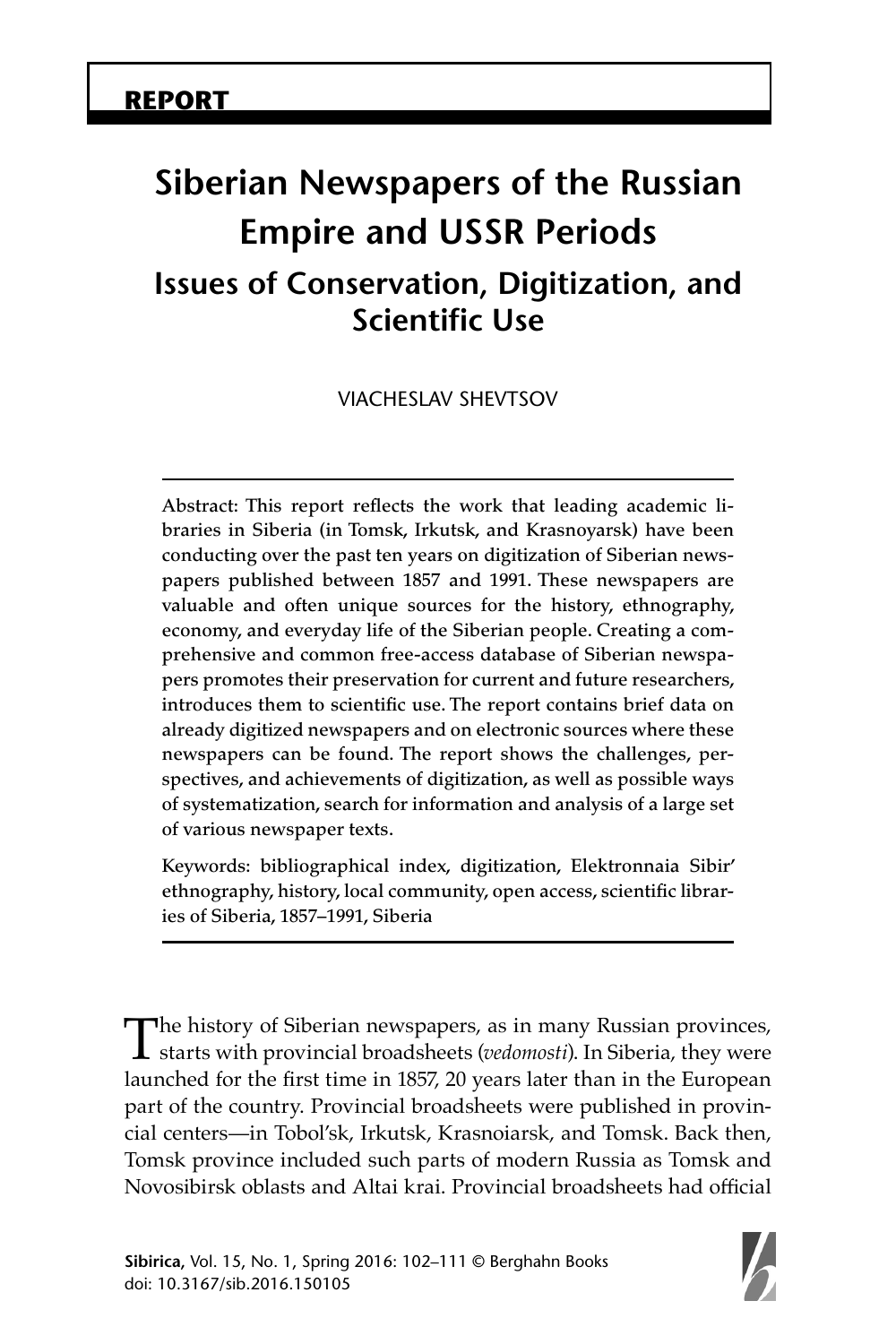and non-official parts. The official part consisted of decrees from the central and local authorities on various aspects of the administrative, social, and economic life of the province. The materials in the nonofficial part were created by the efforts of the "educated minority" in Siberia: clerks, gymnasium teachers, priests, doctors, a few merchants (that were different from the image of "Siberian merchant Kondrat"). Provincial broadsheets went beyond the government-approved program and published material about the history, geography, ethnography, economy, education and enlightenment, medicine and social life in Siberia. It was in provincial broadsheets that many unique archive documents and ethnographic descriptions were published. In Siberia privately owned periodicals that had a liberal tone and stood in opposition to the authorities emerged in the 1870–1880s. The newspapers *Sibir'* (Siberia), published in Irkutsk from 1873 to 1887, and *Sibirskaia gazeta* (Siberian newspaper), founded in 1881 in Tomsk by enlightener Piotr Makushin and closed by censorship in 1888, were examples of provincial broadsheets. In 1882 the Siberian regionalist Nikolai Yadrintsev founded the political and literary newspaper *Vostochnoe obozreni*e (Eastern review) in St. Petersburg (in 1888 it was moved to Irkutsk and in 1906 was closed by the censor). *Sibirskaia zhizn'* (Siberian life) was one of the most authoritative newspapers in Siberia at the beginning of the twentieth century; it was closed by Bolsheviks in 1919. During the Soviet period, the Bolshevik Party dominated Siberia's newspaper production. Among them were *Sovietskaia Sibir'* (Soviet Siberia) and *Sel'skaia pravda* (Rural truth) in Novosibirsk, *Krasnoe znamia* (The Red flag) in Tomsk, *Altaiskaia pravda* (Altai truth) in Barnaul, *Vostochno-Sibirskaia pravda* (Eastern Siberian truth) in Irkutsk and others. Their main task was to distribute political propaganda and ideologically influence citizens during the "building of socialism" in the USSR.

Newspapers and magazines of the period of the Russian empire are spread among different libraries and archives in the Russian Federation. The level of their completeness and integrity may greatly vary as they are printed on low-quality and fragile paper, which is often damaged. Some of the newspapers from the second half of the nineteenth century may be inaccessible due to their decrepit state. For example, by 2007 the disintegration of some Siberian newspapers in the Scientific Library of Tomsk State University reached 30 percent, and for the most popular issues 50 percent.<sup>1</sup> The National Library of Russia in Saint Petersburg (before 1917 known as the Imperial Public Library)<sup>2</sup> and the Russian State Library (in 1925–1991 known as the V.I. Lenin State Library of the USSR), $^3$  which received legal deposits of all periodicals,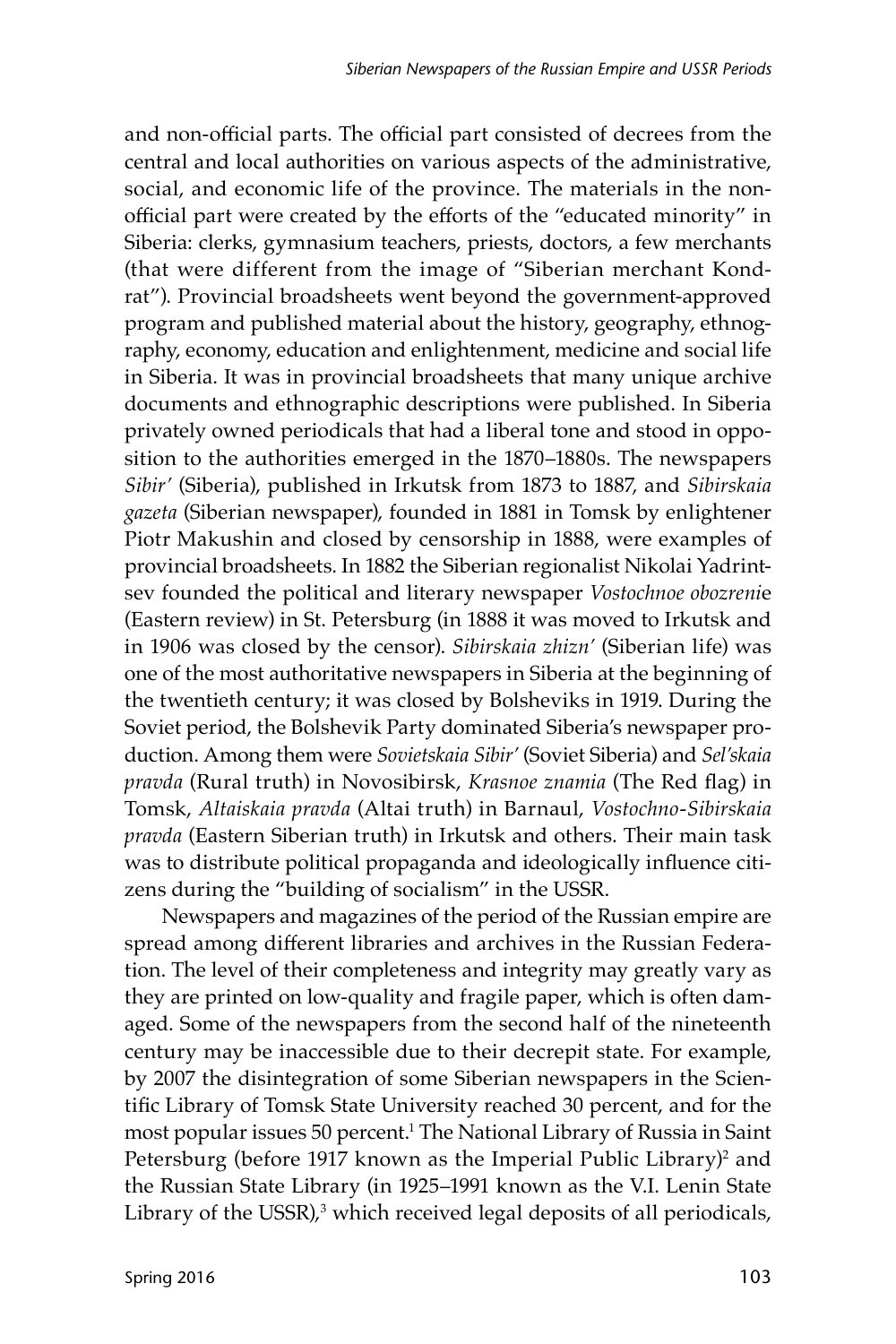hold some of the most complete collections. However, these libraries are digitizing only central and frequently requested periodicals, and digital copies of provincial newspapers can be created only as a paid service at individual request. Keen demand for pre-revolutionary and Soviet newspapers among Siberian researchers, educators, students, post-graduate students, journalists, and museum employees have encouraged regional libraries to take the lead in the process of the digitization of newspaper. They are supported and helped by the initiative of groups of researchers, local history experts, and librarians. This process started at different times and at first there was a very weak connection between its participants. At the Scientific Library of Tomsk State University digitization of newspapers started in 2004, at Novosibirsk State Scientific Library—in 2005, at Irkutsk State Scientific Library—in 2007, at Krasnoiarsk Krai State Scientific Library—in 2012. Large format scanners, large-capacity data storage devices for storing digital copies, server stations for fast and smooth data transfer could not be purchased immediately, so these issues had to be solved gradually. Teaching the library staff how to use the equipment and finding financial support for this painstaking work were challenging too. "Electronnaia Sibir'" (Electronic Siberia) project is supposed to help solve these problems. It was started in 2010 under a grant from the president of the Russian Federation as part of the program to support cultural and artistic creative projects of All-Russian importance.<sup>4</sup> The project aims to integrate Siberian digital resources to enhance their usage for scientific, educational, and cultural purposes. Under the project, work in the digitization of Siberian newspapers that is being coordinated by four central libraries in Kemerovo, Novosibirsk, Tomsk regions and Altai Krai. Each library-project member is a creator, holder, and disseminator of its part of the electronic library and has the right to define the policy, speed, and specifics of transforming their holdings into digital form. Libraries are constantly collaborating in enriching their funds via a mutual exchange of digitized publications.

Digitization was chosen as a way to convert newspapers into electronic form instead of the established method of micrography because digital copy has higher quality, does not deteriorate, and is easy to store, to replicate, and to transmit over the Internet. Unlike working with micrographic copy, working with digital copies does not require any additional equipment. Collections of newspapers for every year (as a whole or page-by-page) are converted into DjVu (black and white image), PDF or JPEG (color image) formats. These formats are chosen because they allow images of a smaller size but better quality. Simul-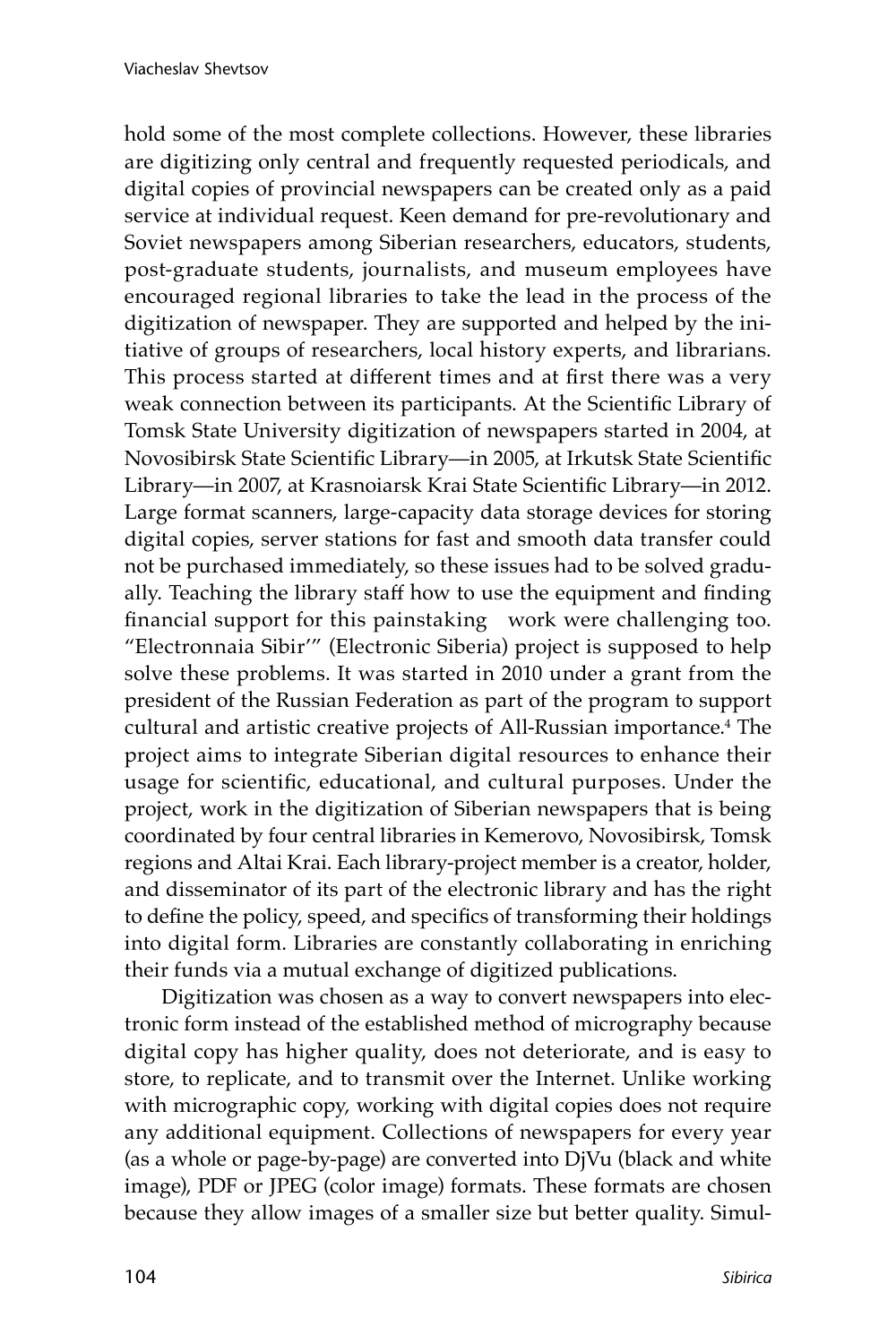taneously misnumbered pages or newspaper issues and lacunae in newspaper pages can be found, empty page borders can be cut off and or misshapen lines of text can be fixed. After images have been processed and posted on the library's website, originals are no longer given to visitors to the reading hall and newspapers are placed in microclimatic containers. Thus, many users have access to newspaper funds while the original newspapers are preserved for future generations.

The digitization process is mostly conducted by Siberian libraries' regular staff members who possess a professional education and the required training in this field. Occasionally they are helped by narrowly focused specialist—technicians, programmers, and IT administrators. Libraries deliberately refused to make use of volunteers or crowd sourcing methods. In the first case, frequently changing volunteers would need at least some initial training, moreover, organizing their access to rare newspapers collections would be an issue. Using crowdsourcing methods would create the need to re-check and edit digitized pages, some of which can be done on amateur equipment.

The project has made available to users, both on the libraries' websites and through remote access, a number of features such as a chronologically ordered list of digitized newspapers, bibliographical descriptions of newspaper originals, any page from any newspaper issues, as well as the option to copy and download needed issues to the user's computer. Since each library does not possess every newspaper issue, URLs direct users to the website of a library where missing issues are stored. The Novosibirsk State Scientific Library provides an opportunity to search for separate words on the pages of some issues but because of the peculiarities of pre-revolutionary font such searches cannot be 100 percent effective and do not eliminate the need to examine the newspaper *de visu*. For creating full-text search, the Irkutsk Regional Scientific Library has chosen a method of full-text recognition, which is followed by proof reading of a text and comparing of it with the original. As a result, in 2008 the first two years (1857–1858) of "Irkutsk provincial broadsheets" issues were released on CD-disk.<sup>5</sup>

The Tomsk State University Scientific Library possesses one of the largest collections of Siberian and Far Eastern newspapers, which includes 1,318 items.<sup>6</sup> By now users have access to 40 newspapers from the library's website.<sup>7</sup> Among them are such major periodicals as *Tomskie gubernskie vedomosti* (Tomsk provincial broadsheets), *Tomskie eparkhial'nye vedomosti* (Tomsk diocesan broadsheets), *Sibirskii vestnik* (Siberian journal), *Vostochnoe obozrenie* (Eastern review), *Sibirskaia zhizn'* (Siberian life); newspapers from the Revolutionary era and the Russian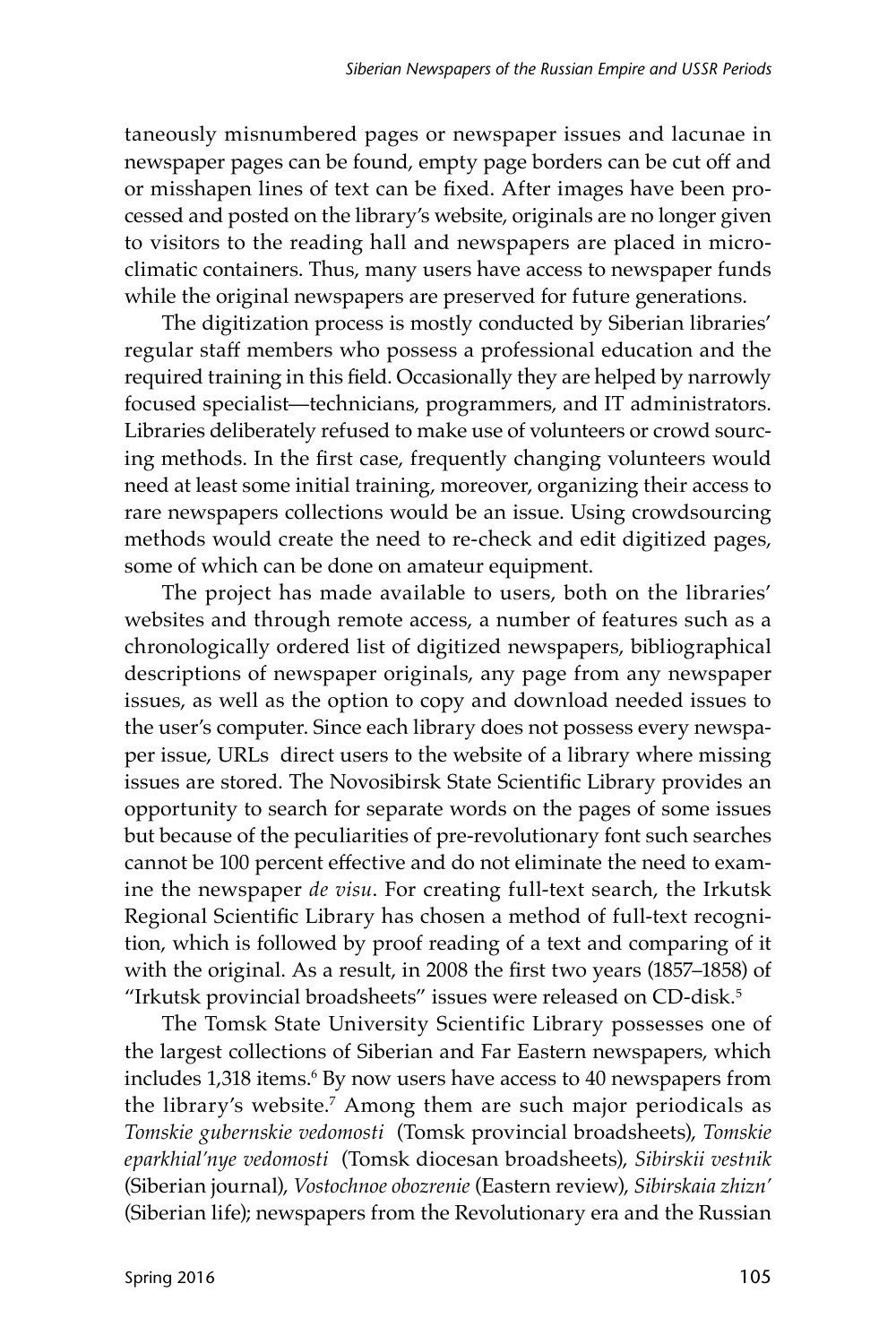Civil War such as *Golos svobody*" (Voice of freedom), *Svobodnaia Sibir'* (Free Siberia), *Nadezhda Rossii* (Hope of Russia), *Golos Sibirskoi armii* (Voice of the Siberian army), *Znamia revoliutsii* (Flag of the revolution), and Soviet newspapers, for example, *Krasnoe znamia* (The red flag), *Kolkhoznik*, *Altai kolkhoznik, Stalinets.* The Tomsk Regional Universal Scientific Library published issues of "Tomsk diocesan broadsheets"8 on its website. As "Tomsk provincial broadsheets" this local church official newspaper contained official and non-official parts.

The pre-revolutionary periodicals collection, stored in the State Universal Research Library of Krasnoiarsk krai, has more than 12,000 newspaper and magazine pages— *Enisejskie eparhial'nye vedomosti* (Yenisei diocesan broadsheets), *Eniseiskaia mysl'* (Enisei thought), *Sibirskie voprosy* (Siberian issues), *Sibirkie zapiski* (Siberian notes), *Sibirskaia derevnia* (Siberian village), and *Spravochnik Vostochno-Sibirskogo obshhestva sel'skogo khoziaistva, promyshlennosti, torgovli v Enisejskoj gubernii* (The digest of Siberian society of agriculture, industry and trade in Enisei province).<sup>9</sup> The library collaborates with the the State Archive of Krasnoyarsk Krai to digitize *Krasnoiarski rabochii* (Krasnoiarsk worker), one the first Soviet newspapers in Krasnoiarsk.

The Novosibirsk State Scientific Library's website hosts eight digitized newspapers.<sup>10</sup> Among them are incomplete sets of the pre-revolutionary newspapers *Tomskie gubernskie vedomosti* (Tomsk provincial broadsheets), *Obskaia zhizn'* (Ob life), *Sibirskaia gazeta* (Siberian newspaper), *Sibirskii zhurnal* (*Siberian Journal)*, *Sibirskii listok* (Siberian leaflet), and *Tomskii listok* (Tomsk leaflet). Of particular value is *Sovetskaia Sibir'* (Soviet Siberia) a newspaper that was an official organ of Soviet authorities in the Siberian oblast' and Novosibirsk oblast'. Through this newspaper it is possible to trace such important historical processes as collectivization, industrialization, political repressions, migration to Siberia, and Siberia's role in the Great Patriotic War. The project "Elektronnaia Sibir'" shows visitor statistics broken down by countries and cities. As of December 2015, the electronic archive has been viewed 34,980 times from the various cities across the Russian Federation (from Moscow—14,649 times, from Novosibirsk—7,389 times, from Perm'— 1,560 times, from Barnaul—1,324 times, from St. Petersburg—1,247 times, from Tomsk—710 times). Among foreign countries, it is most frequently visited from the United States—10,258 times, specifically from Mountain View, California—8,868). The United States is followed by Ukraine (1,176 visits), Germany (698 visits), Israel (293 visits), the Czech Republic (260 visits), Belarus (170 visits), China (145 visits), Latvia (135 visits), and the United Kingdom  $(131 \text{ visits})$ .<sup>11</sup>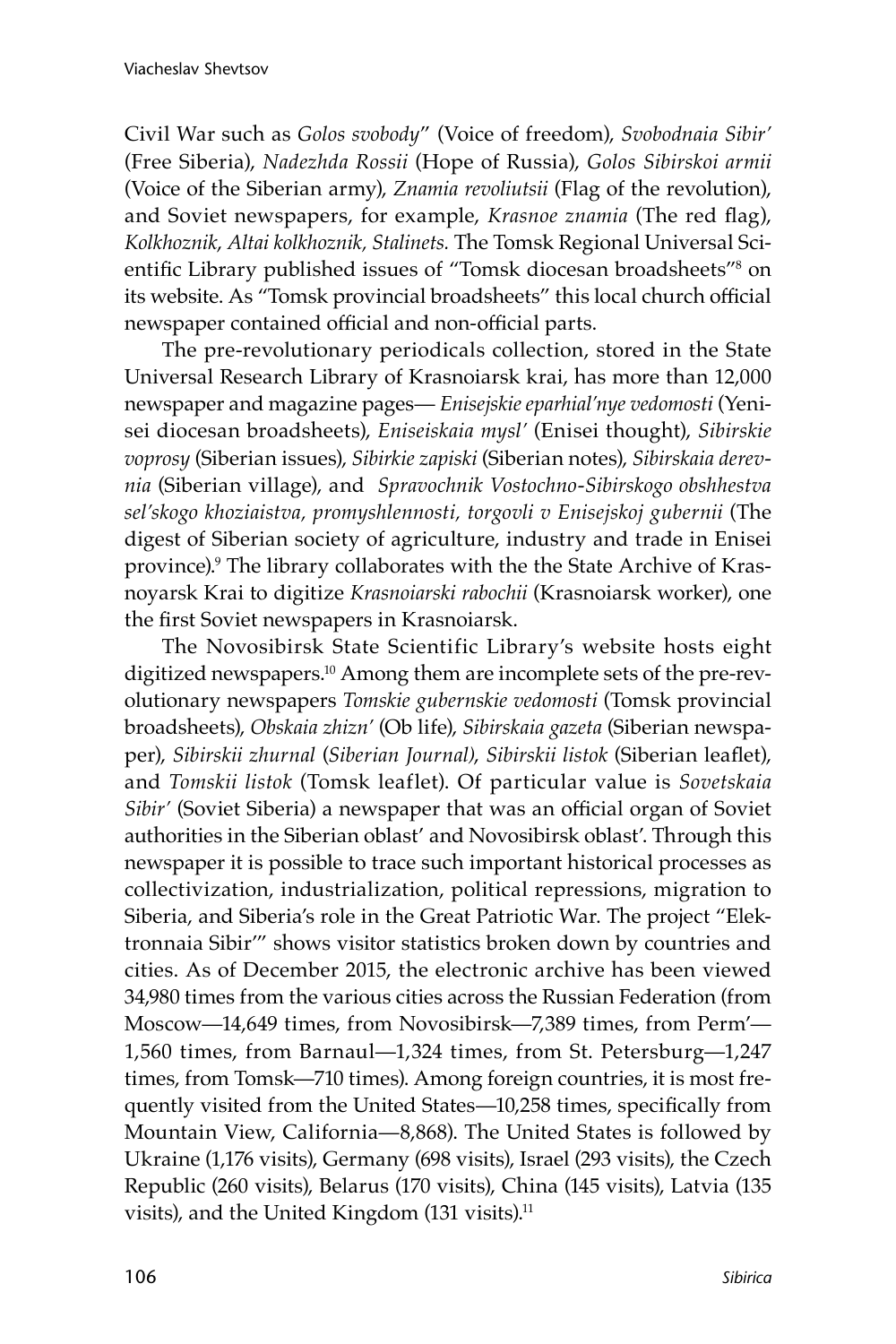The Altai Krai Universal Scientific Library digitized such transregional small-circulation newspapers as *Zhizn' Sibiri* (Life of Siberia), *Communard*, *Kommunisitcheskaia iacheika* (A Communistic cell), and *Statistika Sibiri*" (Statistics of Siberia). Among pre-revolutionary periodicals there are *Sibirskie voprosy* (Siberian issues) and Voprosy kolonizatsii (Issues of colonization).<sup>12</sup> Seventeen small-circulation newspapers from various districts of the Kemerovo region from the period of industrialization of the 1930s are represented on the website of Kemerovo Regional Scientific Library. These are newspapers such as *Leninskii put'* (Lenin's way), *Stalinski put'* (Stalin's way), and *Sotsialisticheskaia stroika*"(Socialist construction).13 It is interesting that these resources have been most frequently viewed from the United States (48,185 views), while from Russia they have been visited 4,251 times.

The second important collection (after the collection of the Tomsk State University Scientific Library) is stored in the Irkutsk State Universal Scientific Library. In 2008 the Library opened a website titled "Pre-revolutionary periodicals of Irkutsk province" where various official and privately owned newspapers, mainly from Eastern Siberia from 1857 to 1916, have been stored. $14$ 

In 2011, the Irkutsk regional branch of the Communist Party of the Russian Federation and the mobile telecom operator "Baikalmestkom" helped the Library purchase new equipment. This allowed for the digitization of more newspapers and an increase in the stability of the library's server. The site was enlarged and received a new title *Khroniki Priangar'ia* (Chronicles of Priangar'e). It contains 118 periodicals and 63,711 digital files. $15$ 

When working with electronic collections of Siberian newspapers, users need to either quickly scan the contents of a periodical or thoroughly analyze an extensive array of thematically diverse texts. This task can be solved with the help of an index of newspaper's articles. An index has been created of articles from the non-official part of the "Tomsk provincial broadsheets" for the whole period of its publication, from 1857 to 1917. The index includes more than 10,000 articles.<sup>16</sup>

Half of the articles that have the highest value are published in the "Tomsk, Tomsk Province, Siberia" section—4,929 items. They are divided into eight themes and sub-themes. If a single article includes information on history, ethnography, geography, medicine, and so on, it is attributed to one of the themes depending on article's main subject, its aim, the value of the information in it, and the author's professional background. The index also contains author information—the author's last name and initials, pen name, and cryptonym or source of bor-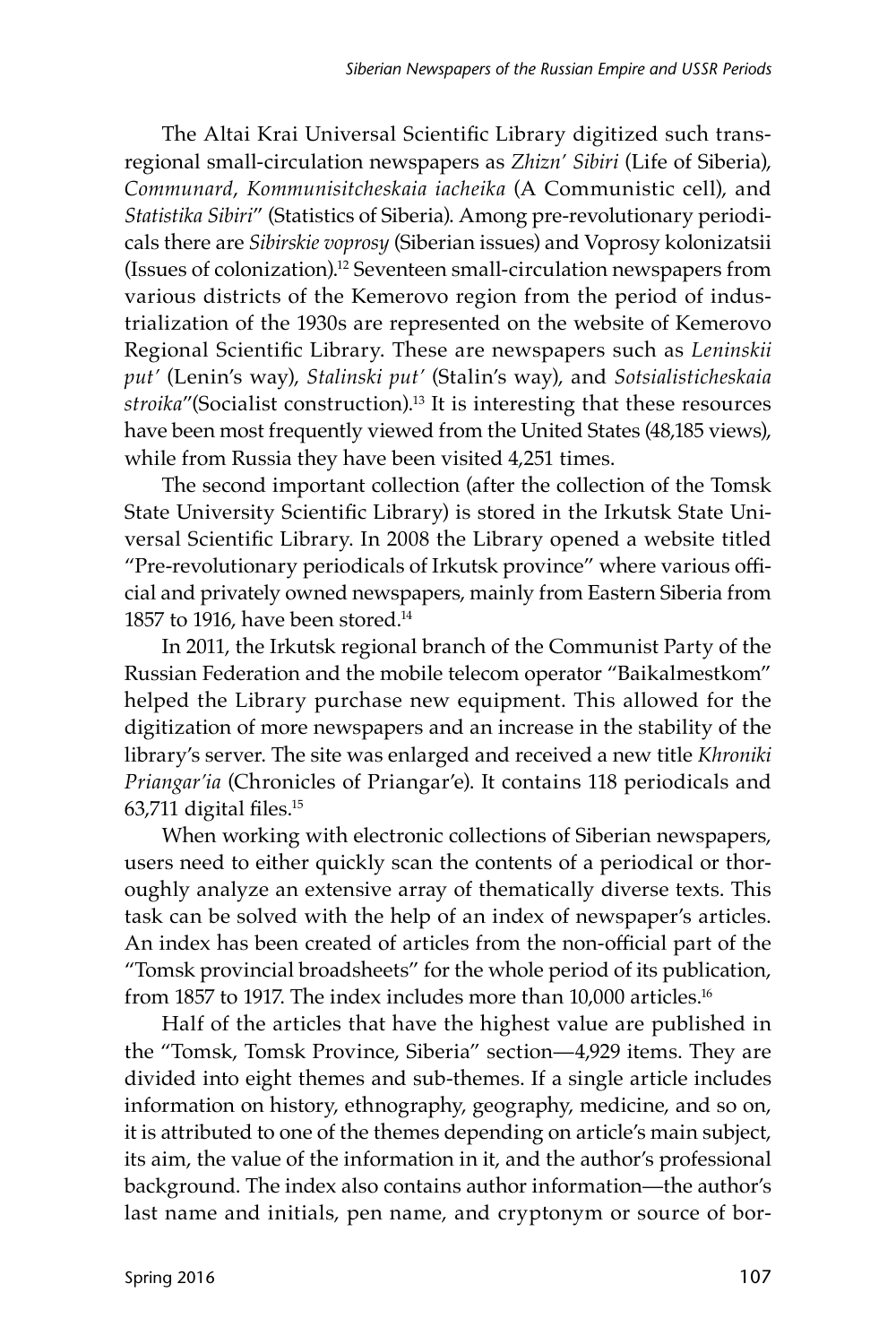rowing. The title of an article is provided as it was published in the newspaper with brief explanatory text when needed. The themes are as follows:

- 1. History: the city of Tomsk, Tomsk province, other Siberian cities; inclusion and assimilation (*osvoenie*) of Siberia and the Far East; inclusion of the Middle Asia; historical documents; administration, self-administration (*samoupravlenie*) and legal proceedings in Siberia; city's self-administration; notable people in the history of Siberia; Siberian bibliography; conscription.
- 2. Ethnography: indigenous population of Siberia; Russian population of Siberia; collection of ethnographical information.
- 3. Economy: gold mining industry; measures, weights, horometry; routes of communication; agriculture; resettlement to Siberia and Far East; flour producing; butter manufacture; animal breeding; forest lands; alcohol distillation and sale; tobacco production; sugar production; salt production; glassmaking; stationery industry; hunting; fishing; beekeeping; trade; finances; economical exhibitions.
- 4. Geography and nature of Siberia.
- 5. Spiritual, social and every-day life: periodicals; holidays, entertainment; morals; congratulations; celebration of 300th anniversary of Siberia's inclusion within Russia; visiting of Tomsk and Tomsk province by members of the Royal Family; clergymen's appeals to parishioners; charity; exile, criminality and prisons in Siberia; Siberia as a part of Russia; literary evenings; poetry; theater; urban land improvement; etc.
- 6. Education and enlightenment: elementary and secondary education; higher education; construction of Siberian university; female education; military educational institutions; spreading of literacy among citizens; libraries; museums; book stores; public lectures; self-education.
- 7. Health care and medicine: medical reports; pharmacies; doctor's social status; charity care in Tomsk; medical assistance to lowincome patients; obstetrics; infection control; medical education; therapeutic water and mud; anti-alcoholism; folk medicine; veterinary medicine; etc.
- 8. Housekeeping.

The program has been expanding over time, with three new sections added to the index: Revolution 1905–1907" (1,649 articles), "Across Russia" (2,318 articles), and "Abroad" (1,317 articles).

The creation of the digital collections of Siberian newspapers with free access for every user is one of the most important projects under-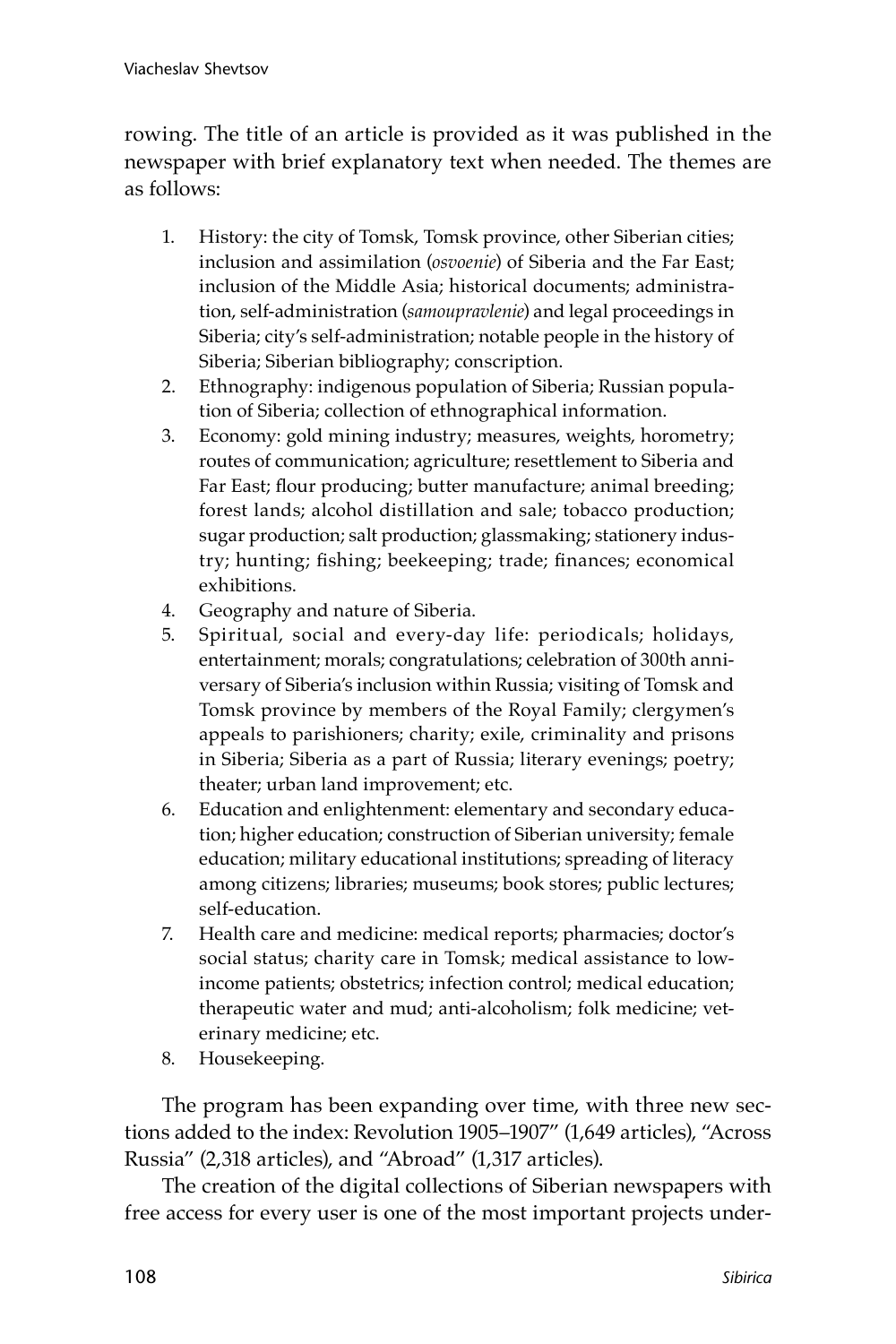taken by the Siberian academic libraries. Issues of technical, financial, and staff provision have been solved. Now all participants are working toward creating a united virtual database of Siberian newspapers, which would bring together important and rare periodicals without gaps in issues or years. Digital format of newspapers allows preservation and safekeeping of the originals and gives Russian and foreign academics more opportunities to use them in their research. Despite the fact that these newspaper articles are now in public domain, in accordance with the policy of some libraries, digital copies of Siberian newspapers are available through restricted access only. For example, the holdings of the Tobolsk Regional Scientific Library<sup>17</sup> grants users access only by using computer workstations located in the library's reading halls. Searching for information requires the creation of bibliographical indexes of articles from different newspapers, which is painstaking and laborious. Compiling an index of the non-official part of the "Tomsk provincial broadsheets" was auxiliary to the main research goal—to study the history of the genesis and development of provincial broadsheets in Siberia. This index can be used as a model for similar indexes but its improvement requires using specialized database software.

Viacheslav Veniaminovich Shevtsov, PhD, is professor at the Department of Russian History at Tomsk State University. He was one of the initiators of the digitization process of Siberian newspapers. He is the author *of Tomskie gubernskie vedomosti (1857*–*1917) v sociokul'turnom i informatsionnom prostranstve Sibiri* (Tomsk Provincial Sheets (1857– 1917) in Sociocultural and Information Space of Siberia (Tomsk: TSU, 2012)) and *Pravitel'stvennaia periodicheskaia pechat' Sibiri (vtoraia polovina 19–nachalo 20 veka) (*Governmental Periodicals in Siberia (the Second Half of the 19th Century and Beginning of the 20th Century) (Tomsk: TSU, 2016)). From 2013 to 2015 he participated in a Russian Federation Government Grant "Man in a Changing World. Problems of Identity and Social Adaptation in History and at Present."

## **Acknowledgments**

This report was prepared as part of the research work of the Trans-Siberian Scientific Way research center at Tomsk State University, with financial support from the Russian State Scientific Fund, grant "Siberian periodicals of Tomsk province in the second half of 19th–the beginning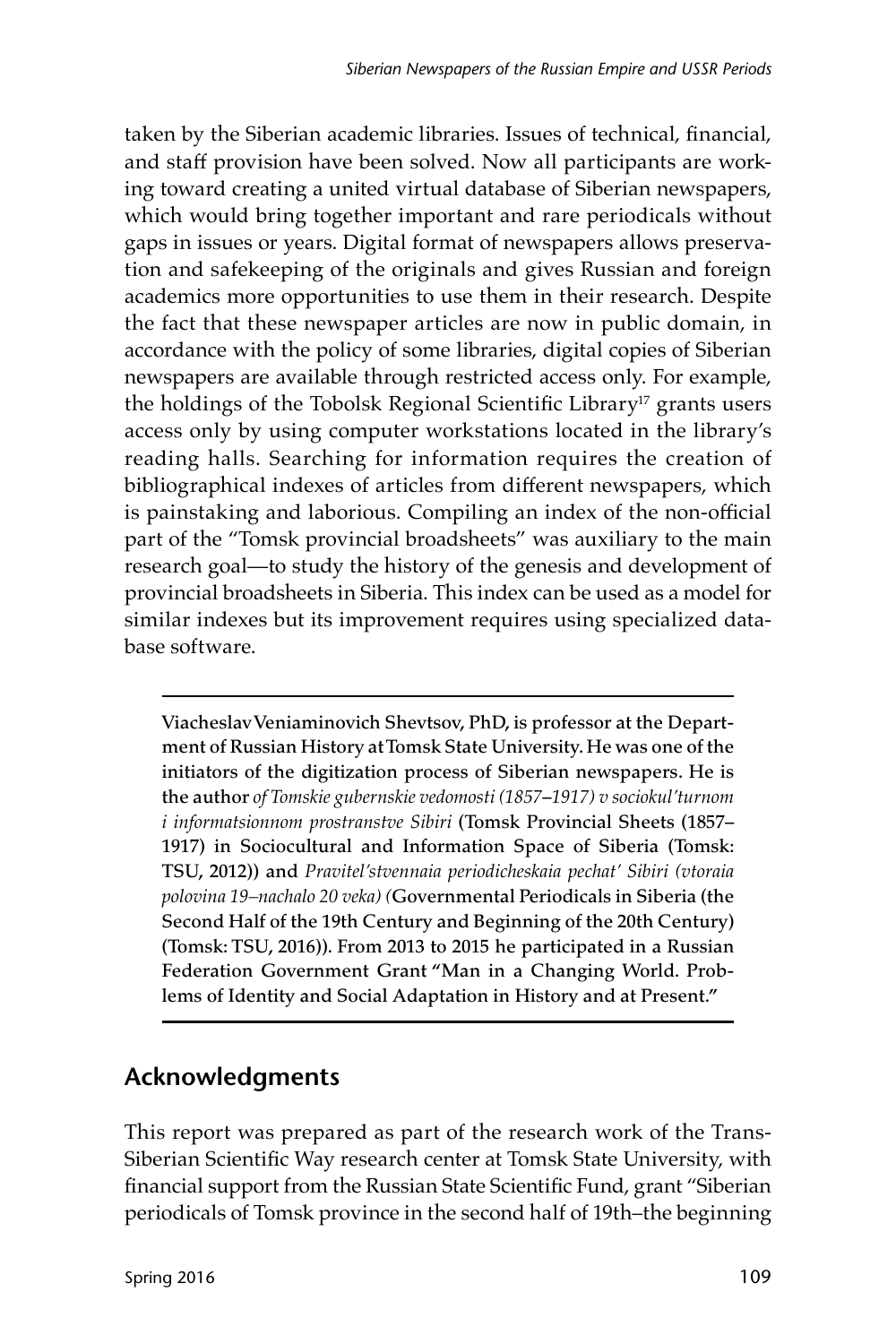of the 20th century in socio-political and cultural life of the region," project no. 16-11-70002.

## **Notes**

1. O.V. Manernova, "Podlhody k sokhraneniiu kollektsii sibirskikh gazet v nauchnoi biblioteke Tomskogo gosudarstvennogo universiteta," in *150 let periodicheskoi pechati v Sibiri : materialy nauchnoi konferentsii, posviashchennoi 150-letiiu izdaniia v Sibiri "Gubernskikh vedomostei" (Tomsk, 19–20 aprelia 2007)*  (Tomsk: Izdatel'stvo TML-Press, 2007).

2. Gazety Rossii (1703–1917), Rossiiskaia natsional'naaa biblioteka, http:// www.nlr.ru/rlin/svnewsp.php (accessed 5 December 2015).

3. Fond gazet, Rossiiskaia gosudarstvennaia biblioteka, http://www.rsl. ru/ru/s2/d106 (accessed 5 December 2015).

4. Elektronnaia Sibir', http://elib.ngonb.ru/jspui/ (accessed 5 December 2015).

5. Dorevoliutsionnaia periodicheskaia pechat' Irkutskoi gubernii, http:// irabis.irklib.ru/gaz/gaz\_dvd.htm (accessed 5 December 2015).

6. Kollektsiia sibirskikh i dal'nevostochnykh gazet v fonde Nauchnoi biblioteki TGU, Nauchnaia biblioteka Tomskogo gosudarstvennogo universiteta (TGU), http://www.lib.tsu.ru/ru/kollekciya-sibirskih-i-dalnevostochnyhgazet-v-fonde-nauchnoy-biblioteki-tgu (accessed 5 December 2015).

7. Nauchnaia biblioteka TGU, Sibirskie gazety, http://vital.lib.tsu.ru/ vital/access/manager/Index?site\_name=%D0%A1%D0%B8%D0%B1%D0% B8%D1%80%D1%8C.%20%D0%A2%D0%BE%D0%BC%D1%81%D0%BA.%20 %D0%A2%D0%93%D0%A3 (accessed 5 December 2015).

8. Tomskaia oblastnaia universal'naia nauchnaia biblioteka, Tomskie eparkhial'nye vedomosti, http://elib.ngonb.ru/jspui/handle/NGONB/15090 (accessed 5 December 2015).

9. Gosudarstvennaia universal'naia nauchnaia biblioteka Krasnoiarskogo kraia, Dorevoliutsionnye periodicheskie izdaniia, http://irbis.kraslib.ru/ cgi-bin/irbis64r/irbis64r\_91/cgiirbis\_64.exe?I21DBN=MER\_VV&P21DBN=M ER&Z21ID=&S21REF=&S21CNR=&S21STN=1&S21FMT=vv&C21COM=S&2\_ S21P02=0&2\_S21P03=I%3D&2\_S21STR=D129273 (accessed 5 December 2015).

10. Novosibirskaia gosudarstvennaia oblastnaia nauchnaia biblioteka, Elektronnyi arkhiv starinnykh gazet, http://elib.ngonb.ru/jspui/handle/ NGONB/31 (accessed 5 December 2015).

11. Novosibirskaia gosudarstvennaia oblastnaia nauchnaia biblioteka, Statistika, http://elib.ngonb.ru/jspui/displaystats?handle=NGONB%2F3 1&submit\_simple=%D0%9F%D1%80%D0%BE%D1%81%D0%BC%D0%BE%D1% 82%D1%80+%D1%81%D1%82%D0%B0%D1%82%D0%B8%D1%81%D1%82%D0% B8%D0%BA%D0%B8 (accessed 5 December 2015).